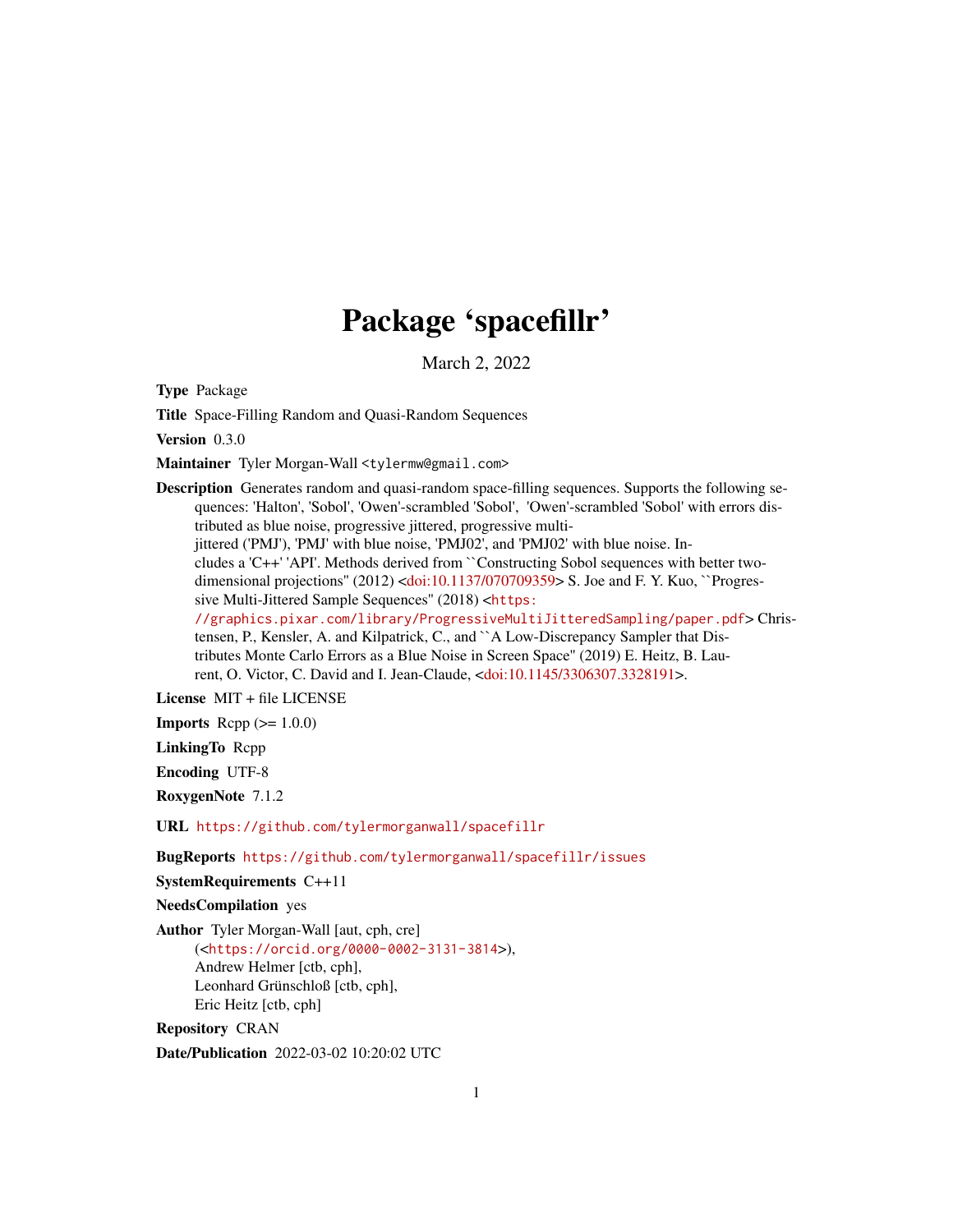## <span id="page-1-0"></span>R topics documented:

| Index |  |
|-------|--|
|       |  |
|       |  |
|       |  |
|       |  |
|       |  |
|       |  |
|       |  |
|       |  |
|       |  |
|       |  |
|       |  |

generate\_halton\_faure\_set

*Generate Halton Set (Faure Initialized)*

## Description

Generate a set of values from a Faure Halton set.

## Usage

generate\_halton\_faure\_set(n, dim)

## Arguments

| - n | The number of values (per dimension) to extract. |
|-----|--------------------------------------------------|
| dim | The number of dimensions of the sequence.        |

## Value

An 'n' x 'dim' matrix listing all the

## Examples

```
#Generate a 2D sample:
points2d = generate_halton_random_set(n=1000, dim=2)
plot(points2d)
```

```
#Extract a separate pair of dimensions
points2d = generate_halton_random_set(n=1000, dim=10)
plot(points2d[,5:6])
```
#Integrate the value of pi by counting the number of randomly generated points that fall #within the unit circle.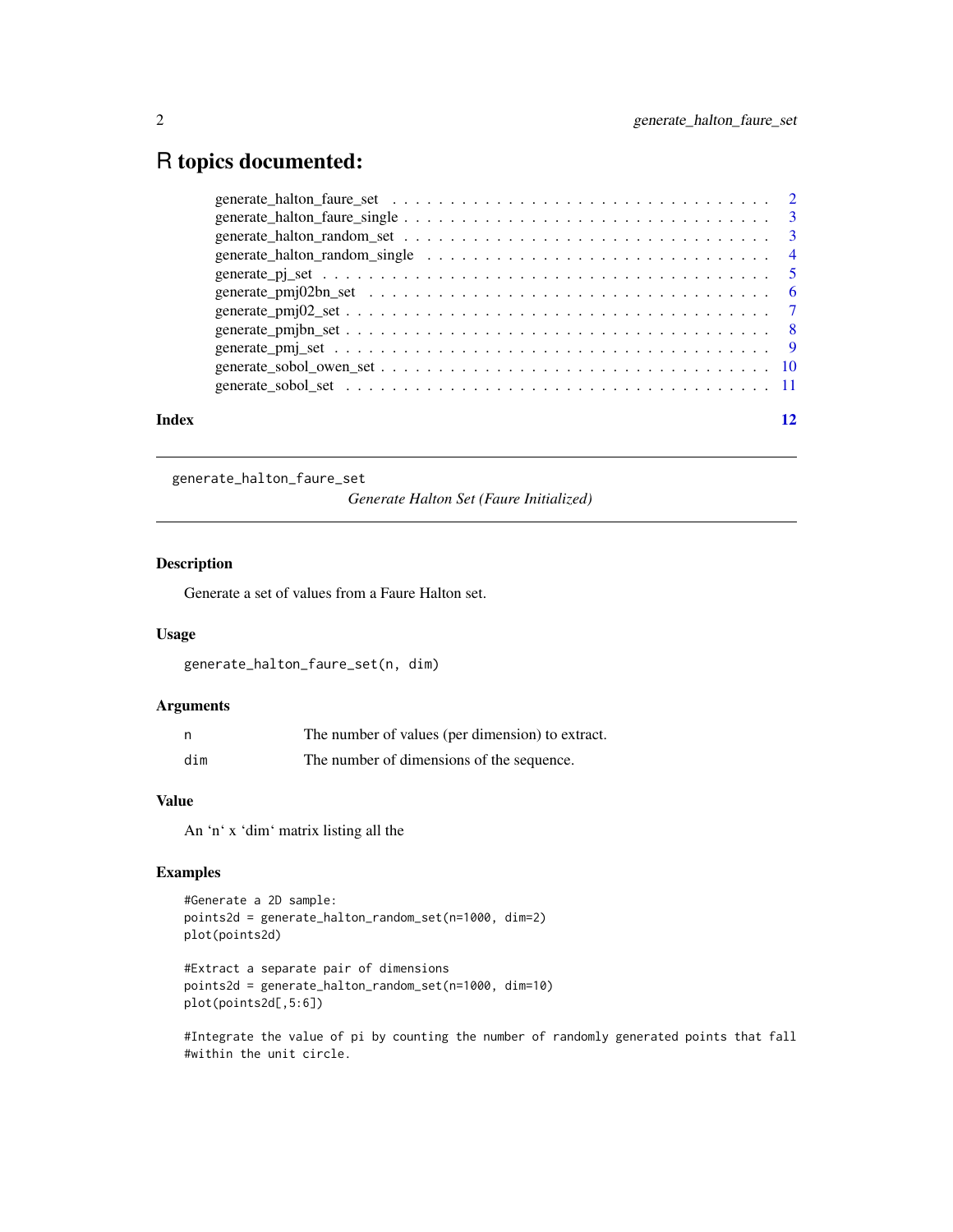<span id="page-2-0"></span>pointset = matrix(generate\_halton\_faure\_set(10000,dim=2),ncol=2)

```
pi_estimate = 4*sum(pointset[, 1] * pointsset[, 1] + pointset[, 2] * pointset[, 2] < 1/10000
pi_estimate
```
generate\_halton\_faure\_single

*Generate Halton Value (Faure Initialized)*

## Description

Generate a single value from a seeded Halton set, initialized with a Faure sequence.

Note: This is much slower than generating the entire set ahead of time.

#### Usage

```
generate_halton_faure_single(i, dim)
```
## Arguments

|     | The element of the sequence to extract.   |
|-----|-------------------------------------------|
| dim | The dimension of the sequence to extract. |

#### Value

A single numeric value representing the 'i'th element in the 'dim' dimension.

## Examples

```
#Generate a 3D sample:
point3d = c(generate_halton_faure_single(10, dim = 1),
           generate_halton_faure_single(10, dim = 2),
           generate_halton_faure_single(10, dim = 3))
point3d
```
generate\_halton\_random\_set

*Generate Halton Set (Randomly Initialized)*

## Description

Generate a set of values from a seeded Halton set.

#### Usage

```
generate_halton_random_set(n, dim, seed = 0)
```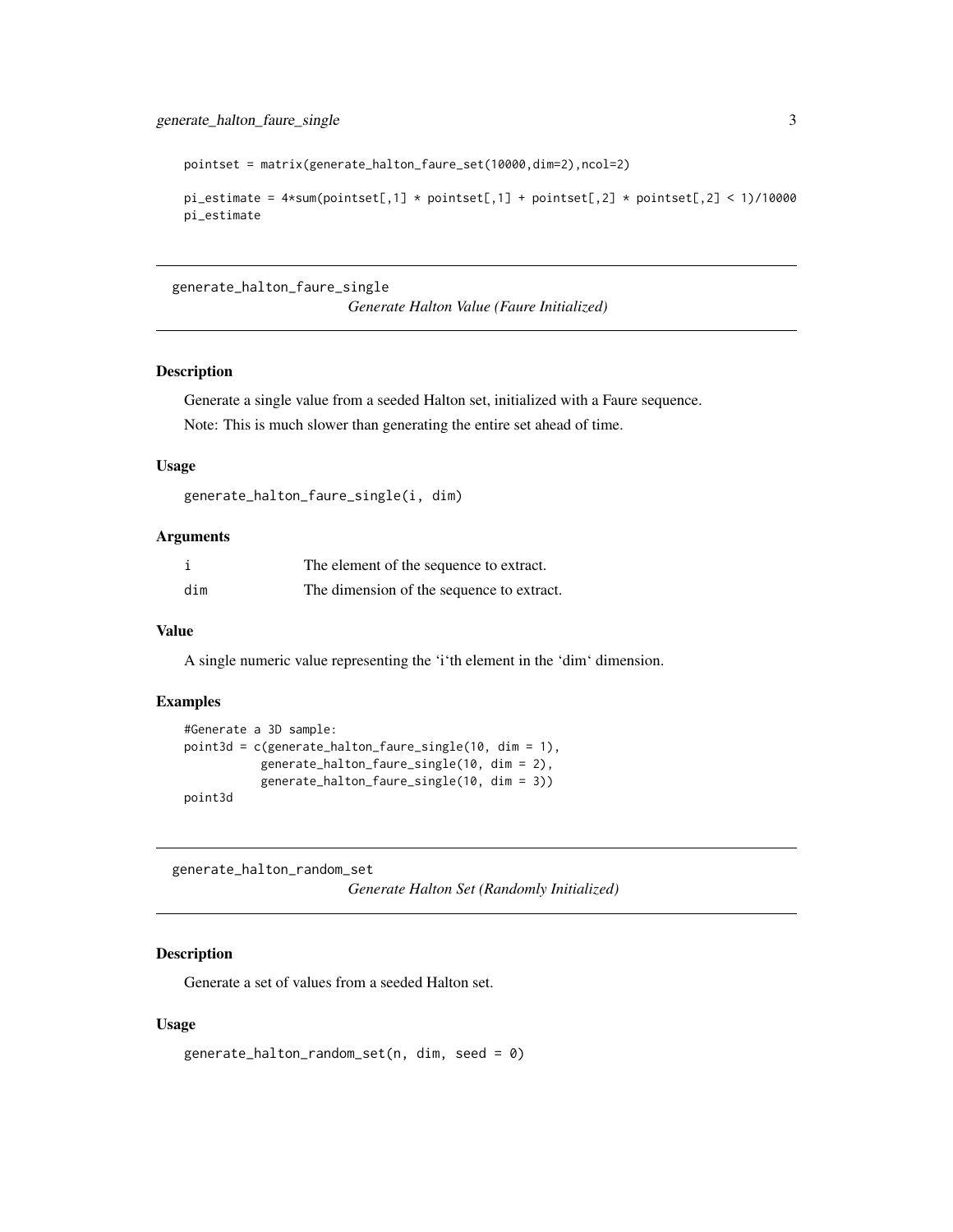#### <span id="page-3-0"></span>**Arguments**

| n,   | The number of values (per dimension) to extract. |
|------|--------------------------------------------------|
| dim  | The number of dimensions of the sequence.        |
| seed | Default '0'. The random seed.                    |

#### Value

An 'n' x 'dim' matrix listing all the

## Examples

```
#Generate a 2D sample:
points2d = generate_halton_random_set(n=1000, dim=2)
plot(points2d)
```

```
#Change the seed and extract a separate pair of dimensions
points2d = generate_halton_random_set(n=1000, dim=10,seed=2)
plot(points2d[,5:6])
```

```
#Integrate the value of pi by counting the number of randomly generated points that fall
#within the unit circle.
pointset = matrix(generate_halton_random_set(10000,dim=2),ncol=2)
```

```
pi_estimate = 4*sum(pointset[, 1] * pointsset[, 1] + pointset[, 2] * pointset[, 2] < 1)/10000pi_estimate
```

```
generate_halton_random_single
```
*Generate Halton Value (Randomly Initialized)*

## Description

Generate a single value from a seeded Halton set.

Note: This is much slower than generating the entire set ahead of time.

## Usage

```
generate_halton_random_single(i, dim, seed = 0)
```
#### Arguments

|      | The element of the sequence to extract.   |
|------|-------------------------------------------|
| dim  | The dimension of the sequence to extract. |
| seed | Default '0'. The random seed.             |

## Value

A single numeric value representing the 'i'th element in the 'dim' dimension.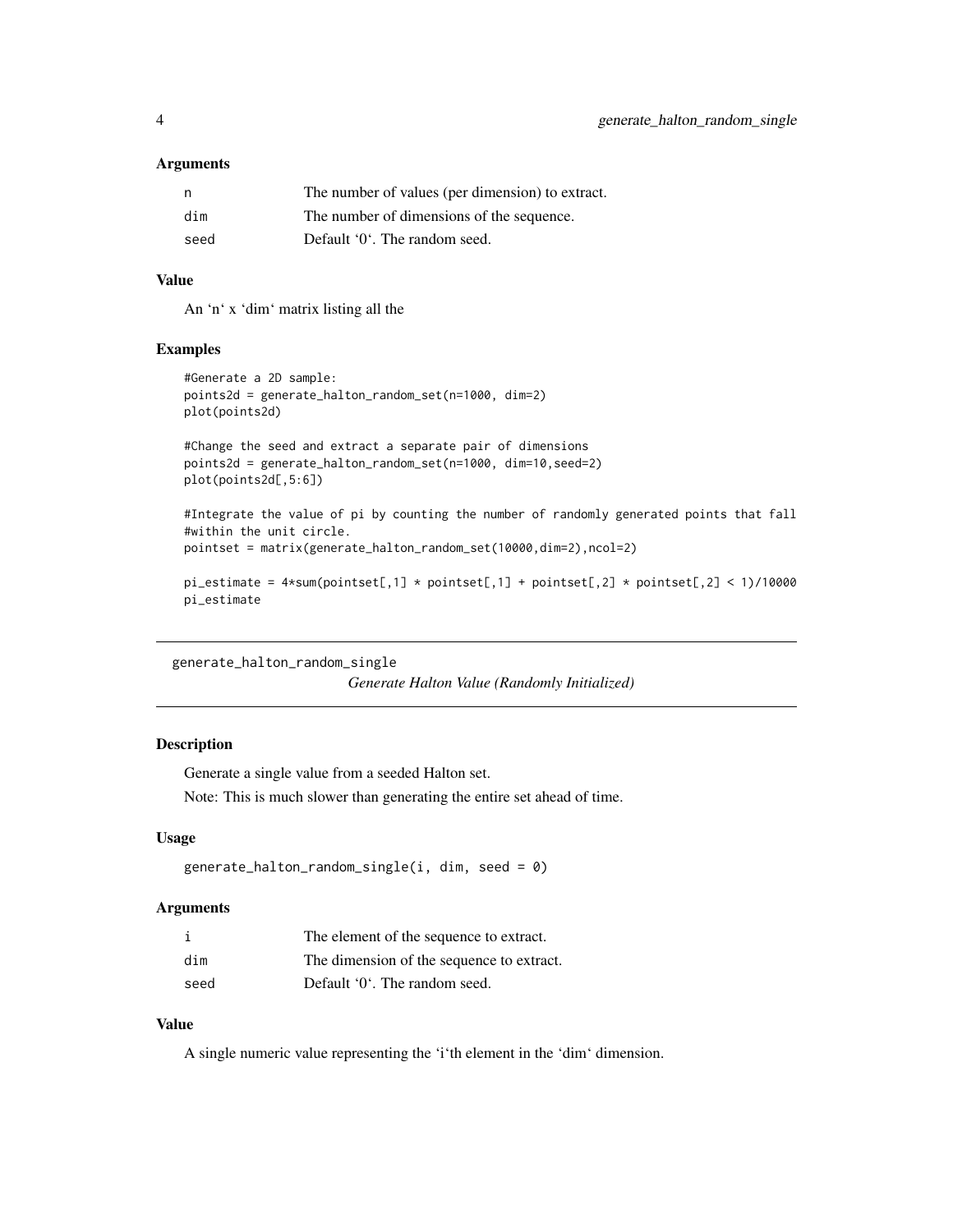## <span id="page-4-0"></span>generate\_pj\_set 5

#### Examples

```
#Generate a 3D sample:
point3d = c(generate_halton_random_single(10, dim = 1),
           generate_halton_random_single(10, dim = 2),
           generate_halton_random_single(10, dim = 3))
point3d
#Change the random seed:
#'#Generate a 3D sample
point3d_2 = c(generate_halton_random_single(10, dim = 1, seed = 10),generate_halton_random_single(10, dim = 2, seed = 10),
             generate_halton_random_single(10, dim = 3, seed = 10))
point3d_2
```
generate\_pj\_set *Generate 2D Progressive Jittered Set*

#### Description

Generate a set of values from a Progressive Jittered set.

## Usage

 $generate_pj_set(n, seed = 0)$ 

#### Arguments

| - n  | The number of 2D values to extract. |
|------|-------------------------------------|
| seed | Default '0'. The random seed.       |

#### Value

An 'n' x '2' matrix with all the calculated values from the set.

## Examples

```
#Generate a 2D sample:
points2d = generate_pj_set(n=1000)
plot(points2d, xlim=c(0,1),ylim=c(0,1))
```

```
#Generate a longer sequence of values from that set
points2d = generate_pj_set(n=1500)
plot(points2d, xlim=c(0,1),ylim=c(0,1))
```

```
#Generate a new set by changing the seed
points2d = generate_pj_set(n=1500,seed=10)
plot(points2d, xlim=c(0,1),ylim=c(0,1))
```
#'#Integrate the value of pi by counting the number of randomly generated points that fall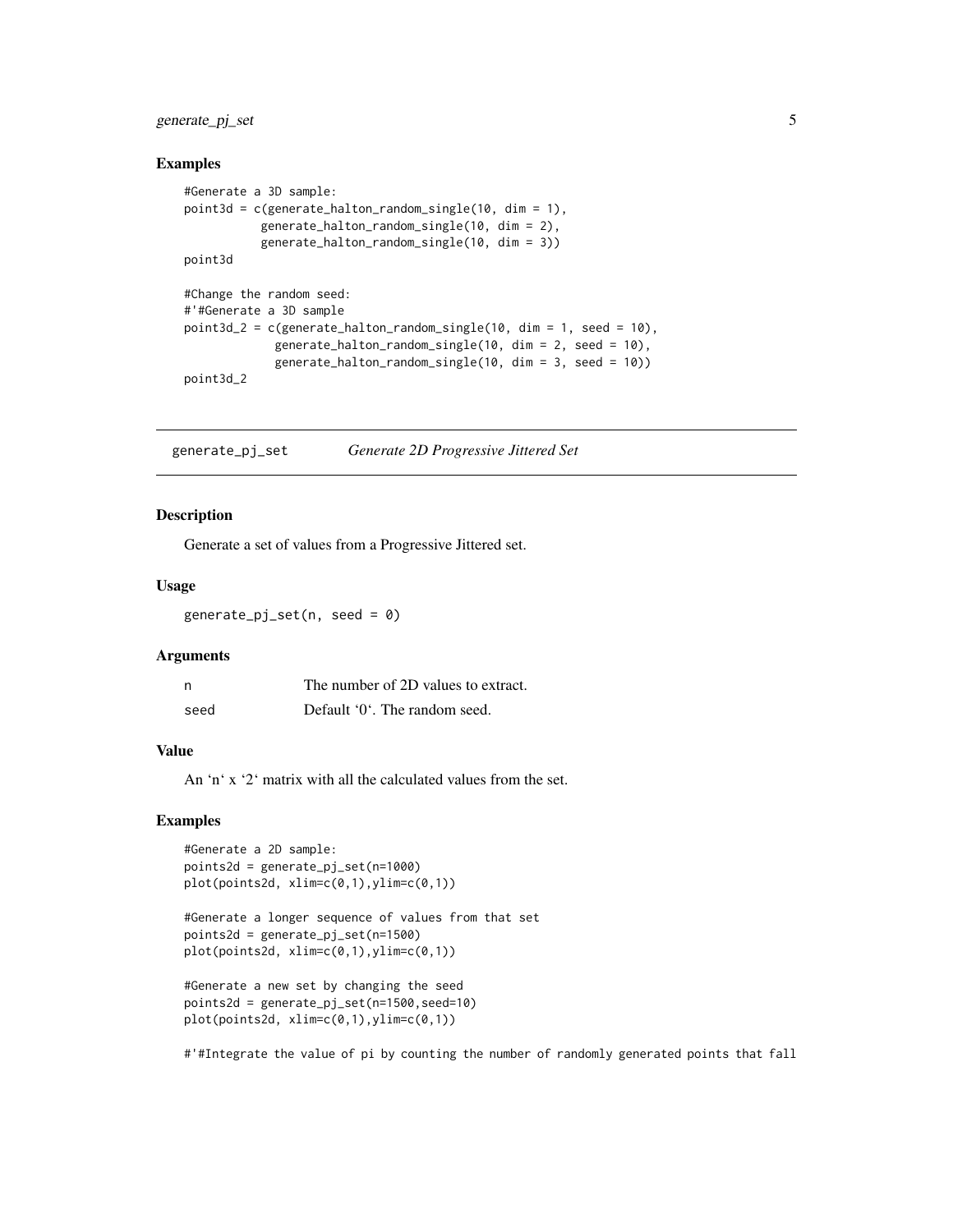```
#within the unit circle.
pointset = generate_pj_set(10000)
pi_estimate = 4*sum(pointset[, 1] * pointsset[, 1] + pointset[, 2] * pointset[, 2] < 1)/10000pi_estimate
```
generate\_pmj02bn\_set *Generate 2D Progressive Multi-Jittered (0, 2) (with blue noise) Set*

#### Description

Generate a set of values from a Progressive Multi-Jittered (0, 2) (with blue noise) set.

### Usage

```
generate_pmj02bn_set(n, seed = 0)
```
## Arguments

| n    | The number of 2D values to extract. |
|------|-------------------------------------|
| seed | Default '0'. The random seed.       |

#### Value

An 'n' x '2' matrix with all the calculated values from the set.

```
#Generate a 2D sample:
points2d = generate_pmj02bn_set(n=1000)
plot(points2d, xlim=c(0,1),ylim=c(0,1))
#Generate a longer sequence of values from that set
```

```
points2d = generate_pmj02bn_set(n=1500)
plot(points2d, xlim=c(0,1),ylim=c(0,1))
```

```
#Generate a new set by changing the seed
points2d = generate_pmj02bn_set(n=1500,seed=10)
plot(points2d, xlim=c(0,1),ylim=c(0,1))
```

```
#Integrate the value of pi by counting the number of randomly generated points that fall
#within the unit circle.
pointset = generate_pmj02bn_set(10000)
```

```
pi_estimate = 4*sum(pointset[,1] * pointset[,1] + pointset[,2] * pointset[,2] * pointset[,3]pi_estimate
```
<span id="page-5-0"></span>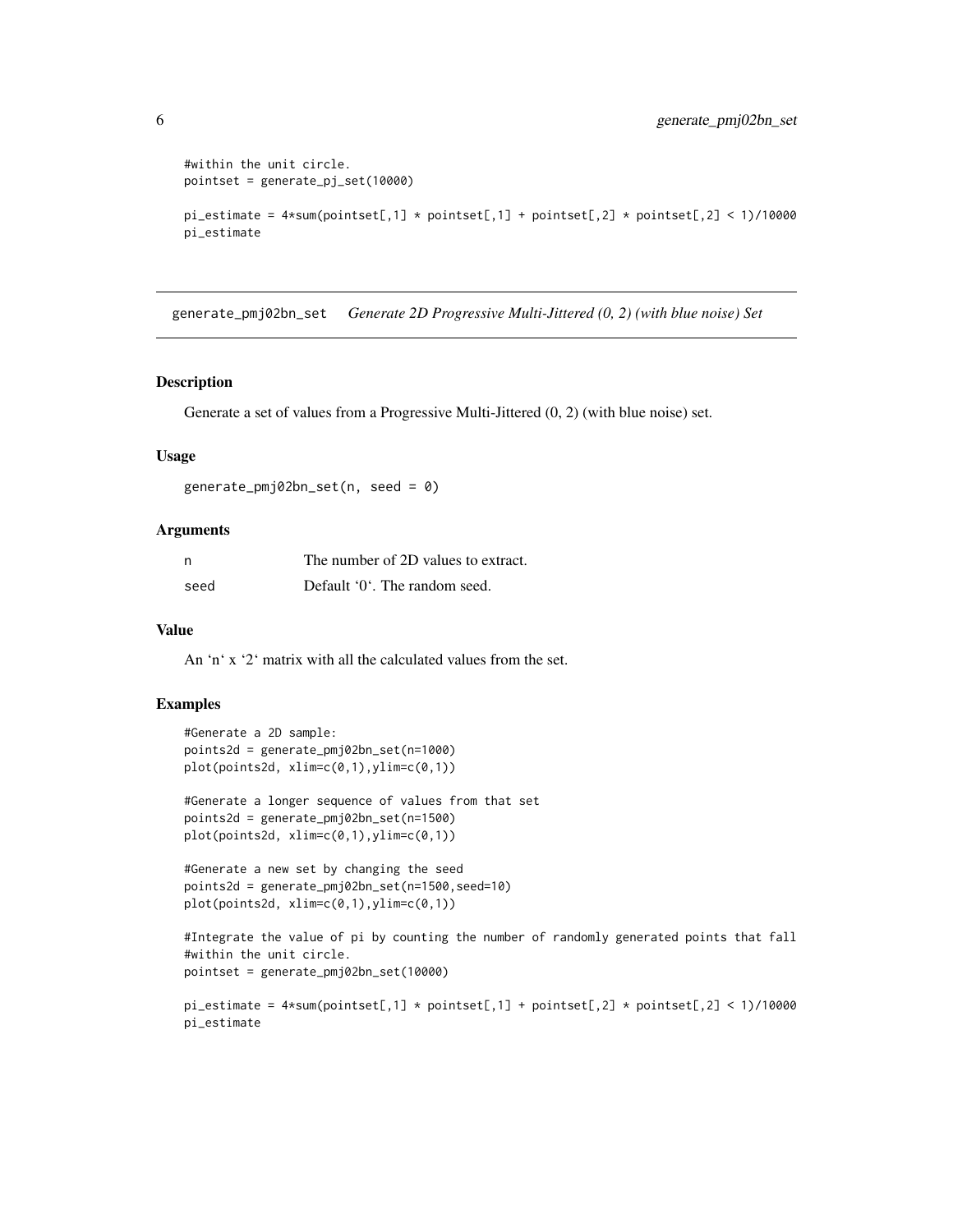<span id="page-6-0"></span>generate\_pmj02\_set *Generate 2D Progressive Multi-Jittered (0, 2) Set*

#### Description

Generate a set of values from a Progressive Multi-Jittered (0, 2) set.

#### Usage

```
generate_pmj02_set(n, seed = 0)
```
## Arguments

| n    | The number of 2D values to extract. |
|------|-------------------------------------|
| seed | Default '0'. The random seed.       |

#### Value

An 'n' x '2' matrix with all the calculated values from the set.

```
#Generate a 2D sample:
points2d = generate_pmj02_set(n=1000)
plot(points2d, xlim=c(0,1),ylim=c(0,1))
#Generate a longer sequence of values from that set
points2d = generate_pmj02_set(n=1500)
plot(points2d, xlim=c(0,1),ylim=c(0,1))
#Generate a new set by changing the seed
points2d = generate_pmj02_set(n=1500,seed=10)
plot(points2d, xlim=c(0,1),ylim=c(0,1))
#'#Integrate the value of pi by counting the number of randomly generated points that fall
#within the unit circle.
pointset = generate_pmj02_set(10000)
```

```
pi_estimate = 4*sum(pointset[,1] * pointset[,1] + pointset[,2] * pointset[,2] * pointset[,3]pi_estimate
```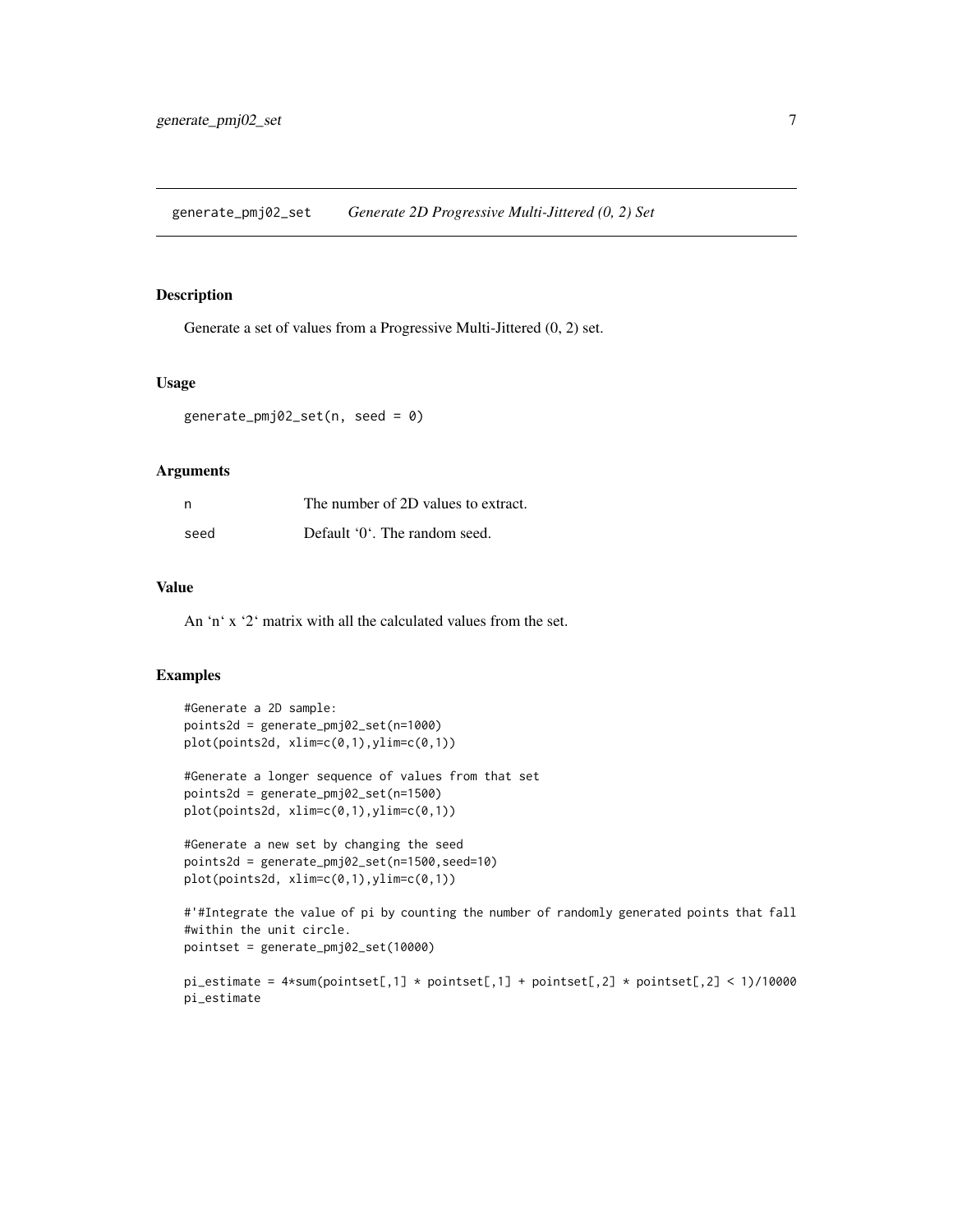<span id="page-7-0"></span>generate\_pmjbn\_set *Generate 2D Progressive Multi-Jittered (with blue noise) Set*

#### Description

Generate a set of values from a Progressive Multi-Jittered (with blue noise) set.

#### Usage

```
generate_pmjbn_set(n, seed = 0)
```
## Arguments

| n    | The number of 2D values to extract. |
|------|-------------------------------------|
| seed | Default '0'. The random seed.       |

#### Value

An 'n' x '2' matrix with all the calculated values from the set.

## Examples

pi\_estimate

```
#Generate a 2D sample:
points2d = generate_pmjbn_set(n=1000)
plot(points2d, xlim=c(0,1),ylim=c(0,1))
#Generate a longer sequence of values from that set
points2d = generate_pmjbn_set(n=1500)
plot(points2d, xlim=c(0,1),ylim=c(0,1))
#Generate a new set by changing the seed
points2d = generate_pmjbn_set(n=1500,seed=10)
plot(points2d, xlim=c(0,1),ylim=c(0,1))
#Integrate the value of pi by counting the number of randomly generated points that fall
#within the unit circle.
pointset = generate_pmjbn_set(10000)
pi_estimate = 4*sum(pointset[,1] * pointset[,1] + pointset[,2] * pointset[,2] * pointset[,3]
```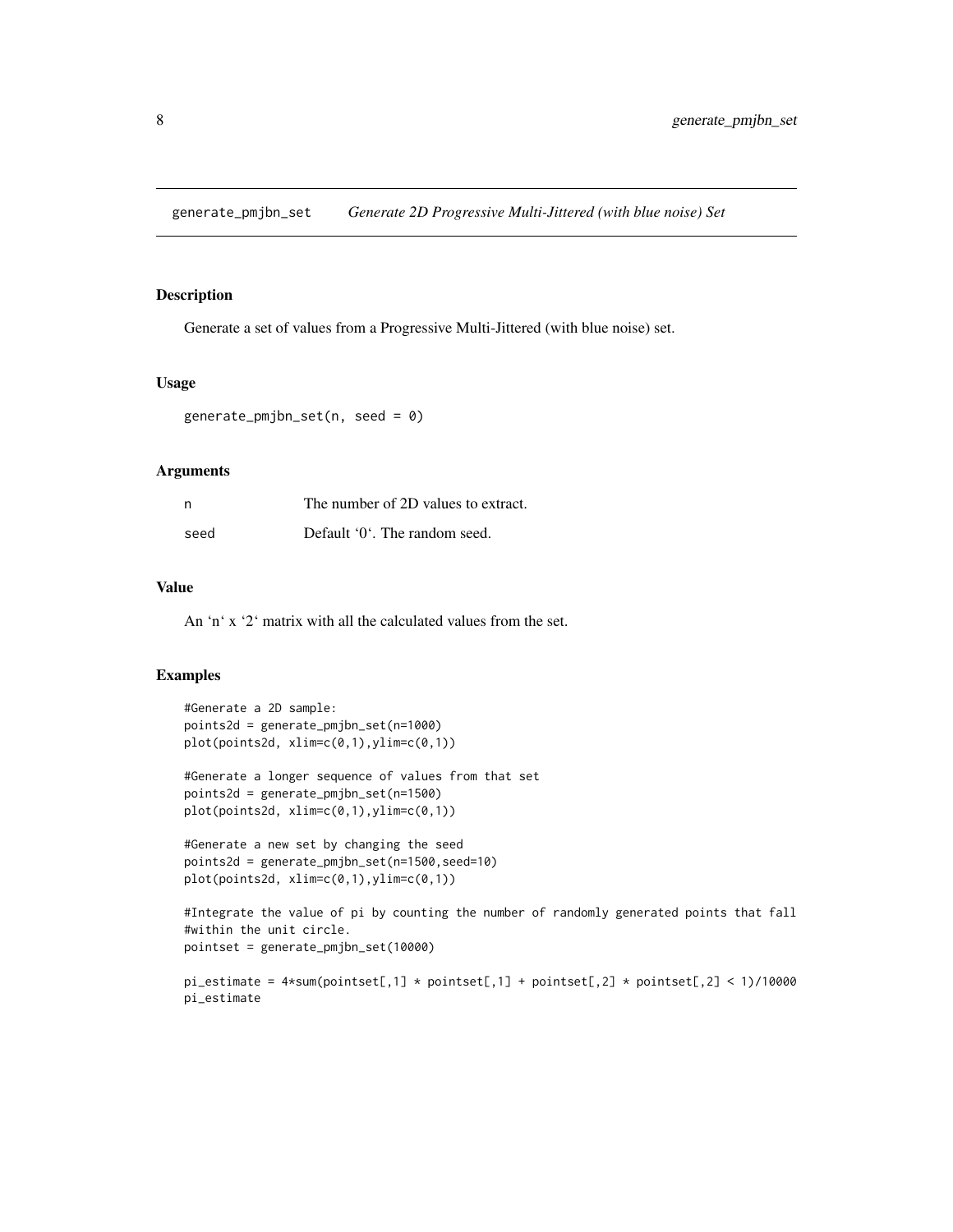<span id="page-8-0"></span>generate\_pmj\_set *Generate 2D Progressive Multi-Jittered Set*

#### Description

Generate a set of values from a Progressive Multi-Jittered set.

#### Usage

generate\_pmj\_set(n, seed = 0)

## Arguments

| n    | The number of 2D values to extract. |
|------|-------------------------------------|
| seed | Default '0'. The random seed.       |

#### Value

An 'n' x '2' matrix with all the calculated values from the set.

## Examples

pi\_estimate

```
#Generate a 2D sample:
points2d = generate_pmj_set(n=1000)
plot(points2d, xlim=c(0,1),ylim=c(0,1))
#Generate a longer sequence of values from that set
points2d = generate_pmj_set(n=1500)
plot(points2d, xlim=c(0,1),ylim=c(0,1))
#Generate a new set by changing the seed
points2d = generate_pmj_set(n=1500,seed=10)
plot(points2d, xlim=c(0,1),ylim=c(0,1))
#Integrate the value of pi by counting the number of randomly generated points that fall
#within the unit circle.
pointset = generate_pj_set(10000)
pi_estimate = 4*sum(pointset[,1] * pointset[,1] + pointset[,2] * pointset[,2] * pointset[,3]
```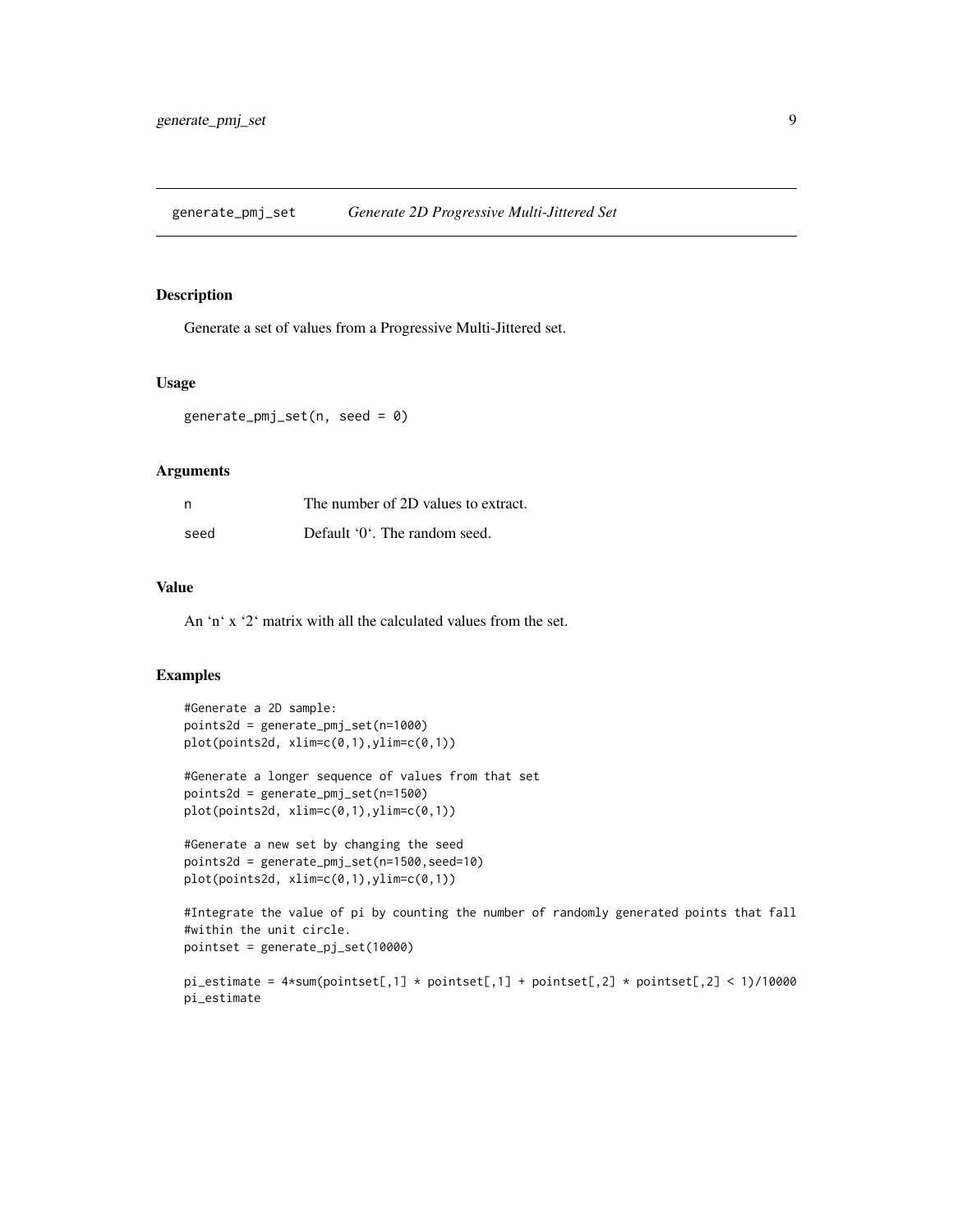<span id="page-9-0"></span>generate\_sobol\_owen\_set

*Generate Owen-scrambled Sobol Set*

## Description

Generate a set of values from an Owen-scrambled Sobol set.

#### Usage

```
generate_sobol_owen_set(n, dim, seed = 0)
```
## Arguments

| n    | The number of values (per dimension) to extract. |
|------|--------------------------------------------------|
| dim  | The number of dimensions of the sequence.        |
| seed | Default '0'. The random seed.                    |

#### Value

An 'n' x 'dim' matrix with all the calculated values from the set.

```
#Generate a 2D sample:
points2d = generate_sobol_owen_set(n=1000, dim = 2)
plot(points2d, xlim=c(0,1),ylim=c(0,1))
#Generate a longer sequence of values from that set
points2d = generate_sobol_owen_set(n=1500, dim = 2)
plot(points2d, xlim=c(0,1),ylim=c(0,1))
#'#Integrate the value of pi by counting the number of randomly generated points that fall
#within the unit circle.
pointset = matrix(generate_sobol_owen_set(10000,dim=2),ncol=2)
pi_estimate = 4*sum(pointset[, 1] * pointsset[, 1] + pointset[, 2] * pointset[, 2] < 1)/10000pi_estimate
```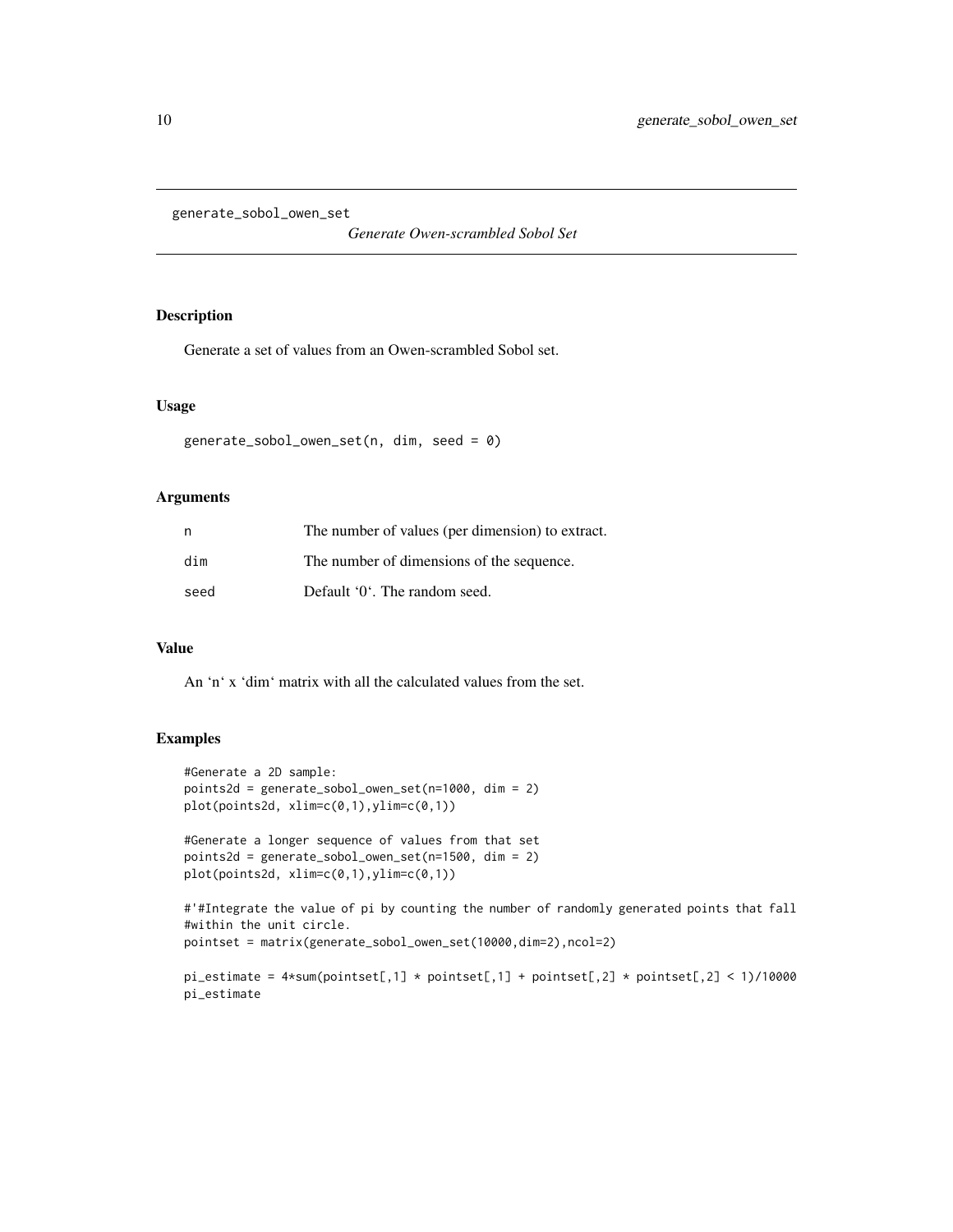## <span id="page-10-0"></span>Description

Generate a set of values from a Sobol set.

#### Usage

```
generate_sobol_set(n, dim, seed = 0)
```
## Arguments

| n    | The number of values (per dimension) to extract. |
|------|--------------------------------------------------|
| dim  | The number of dimensions of the sequence.        |
| seed | Default '0'. The random seed.                    |

## Value

A single numeric value representing the 'i'th element in the 'dim' dimension.

```
#Generate a 2D sample:
points2d = generate_sobol_set(n=1000, dim = 2)
plot(points2d, xlim=c(0,1),ylim=c(0,1))
```

```
#Generate a longer sequence of values from that set
points2d = generate_sobol_set(n=1500, dim = 2)
plot(points2d, xlim=c(0,1),ylim=c(0,1))
```

```
#'#Integrate the value of pi by counting the number of randomly generated points that fall
#within the unit circle.
pointset = matrix(generate_sobol_set(10000,dim=2),ncol=2)
```

```
pi_estimate = 4*sum(pointset[, 1] * pointsset[, 1] + pointset[, 2] * pointset[, 2] < 1/10000
pi_estimate
```